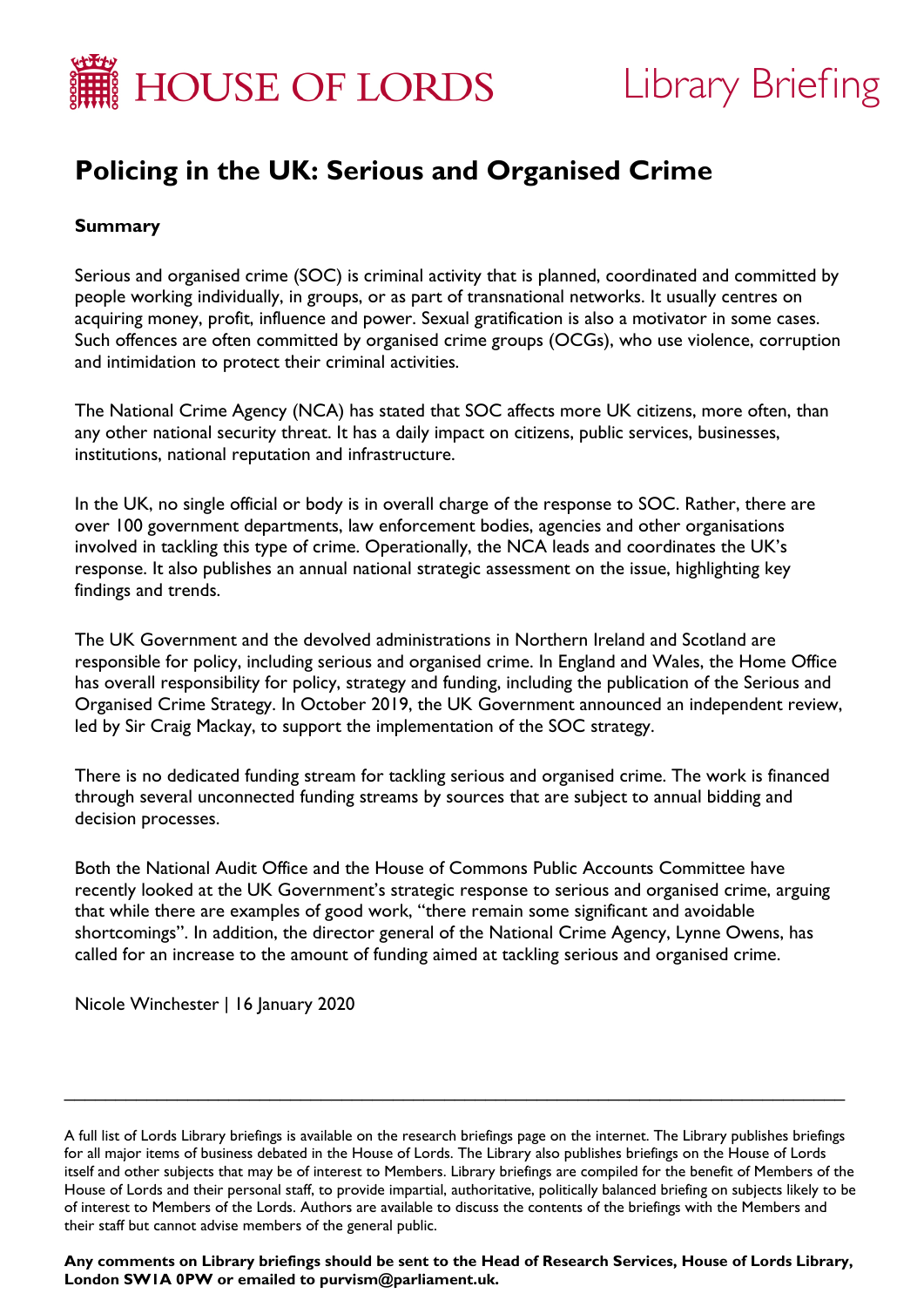#### **1. What is Serious and Organised Crime?**

Serious and organised crime (SOC) is criminal activity that is planned, coordinated and committed by people working individually, in groups, or as part of transnational networks.<sup>[1](#page-1-0)</sup> It usually centres on acquiring money, profit, influence and power. Sexual gratification is also a motivator in some cases.<sup>[2](#page-1-1)</sup>

The activities used to achieve these aims vary widely.<sup>[3](#page-1-2)</sup> The most harmful serious and organised crimes fall into the following categories:<sup>[4](#page-1-3)</sup>

- border vulnerabilities (trafficking of criminal commodities across borders);
- illegal firearms;
- cybercrime;
- fraud:
- drug trafficking;
- money laundering and illicit finance;
- modern slavery and human trafficking;
- organised immigration crime;
- kidnap and extortion;
- child sexual abuse and exploitation; and
- bribery, corruption and sanctions evasion.

Such offences are often committed by organised crime groups (OCGs). Both the United Nations Convention Against Transnational Organised Crime and the European Union use an internationally shared definition of an OCG:

A group of three or more persons existing over a period of time acting in concert with the aim of committing crimes for financial or material benefit.<sup>[5](#page-1-4)</sup>

Those who commit the offences associated with SOC often use violence, corruption and intimidation to protect their criminal activities.<sup>[6](#page-1-5)</sup> They may also use professionals such as lawyers and accountants for assistance in managing their enterprises.

## **2. Is Serious and Organised Crime a Problem in the UK?**

The National Crime Agency (NCA) has stated that SOC affects more UK citizens, more often, than any other national security threat.<sup>[7](#page-1-6)</sup> It has a daily impact on citizens, public services, businesses,

<span id="page-1-0"></span><sup>&</sup>lt;sup>1</sup> National Audit Office, ['Tackling Serious and Organised Crime'](https://www.nao.org.uk/report/serious-and-organised-crime/), 28 June 2019.

<span id="page-1-1"></span><sup>&</sup>lt;sup>2</sup> Police Scotland, 'Counter [Terrorism and SOC Awareness'](https://www.scotland.police.uk/keep-safe/280693/280696/), accessed 20 November 2019; and National Crime Agency, *[National Strategic Assessment of Serious and Organised Crime](https://nationalcrimeagency.gov.uk/who-we-are/publications/296-national-strategic-assessment-of-serious-organised-crime-2019/file)*, 2019, p 4.

<span id="page-1-2"></span><sup>&</sup>lt;sup>3</sup> Police Scotland, '<u>Counter Terrorism and SOC Awareness</u>', accessed 20 November 2019.<br><sup>4</sup> National Crime Agency, '<u>What We Investigate</u>', accessed 20 November 2019.<br><sup>5</sup> Europol, ['Defining Serious and Organised Crime',](https://www.europol.europa.eu/socta/2017/defining-serious-and-organised-crime.html) a

<span id="page-1-3"></span>

<span id="page-1-4"></span>

<span id="page-1-5"></span><sup>6</sup> Police Scotland, 'Counter [Terrorism and SOC Awareness'](https://www.scotland.police.uk/keep-safe/280693/280696/), accessed 20 November 2019.

<span id="page-1-6"></span><sup>7</sup> National Crime Agency, *[National Strategic Assessment of Serious and Organised Crime](https://nationalcrimeagency.gov.uk/who-we-are/publications/296-national-strategic-assessment-of-serious-organised-crime-2019/file)*, 2019, p 4.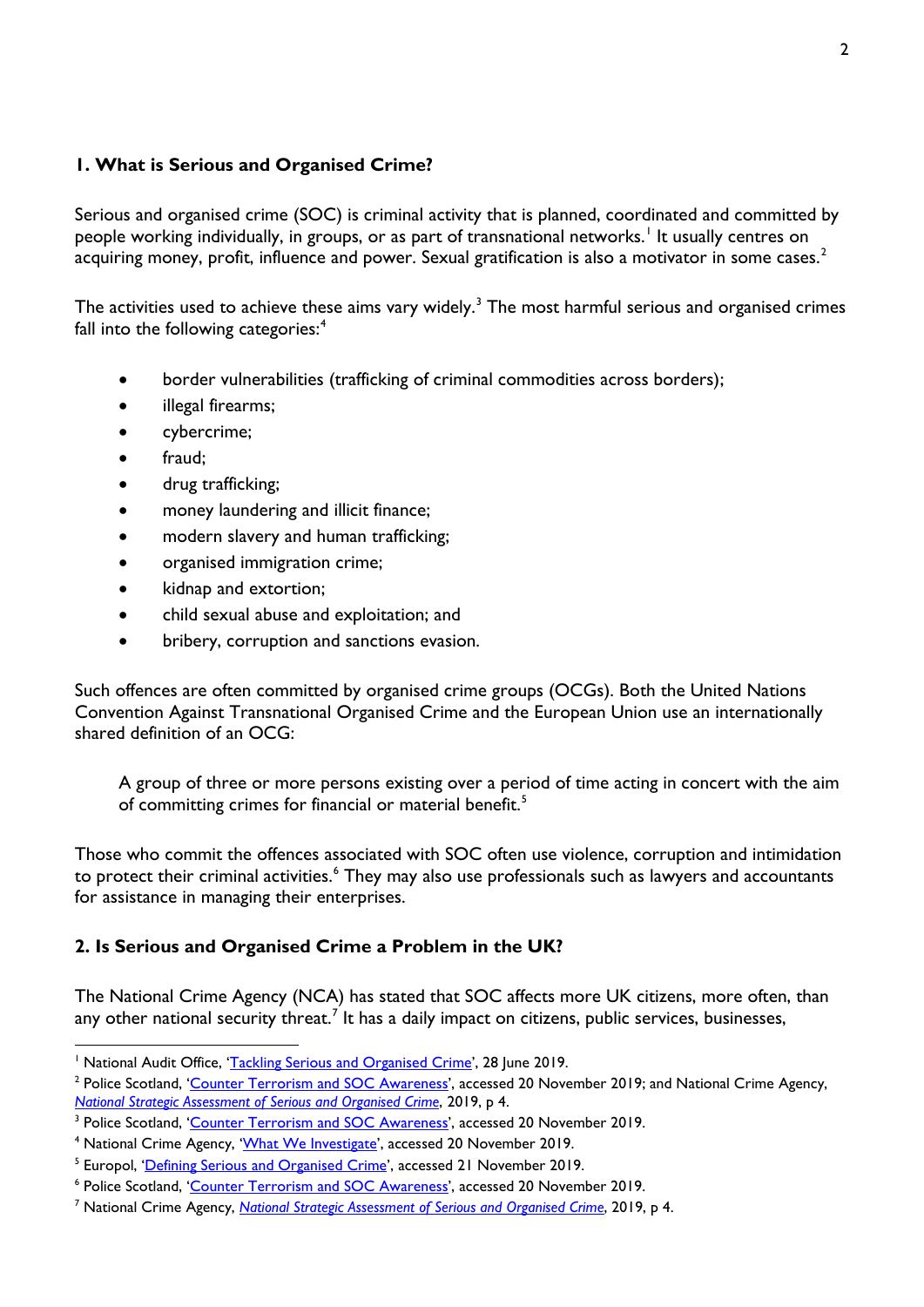institutions, national reputation and infrastructure. Speaking on the effect of SOC, the director general of the National Crime Agency, Lynne Owens, argued that:

Serious and organised crime in the UK is chronic and corrosive, its scale is truly staggering. It kills more people every year than terrorism, war and natural disasters combined.<sup>[8](#page-2-0)</sup>

Providing an overview of the scale of the issue, Ms Owens highlighted some recent statistics to illustrate the growing problems associated with SOC:<sup>[9](#page-2-1)</sup>

- Of the nearly 2.9 million accounts registered on the worst child sexual abuse sites on the dark web worldwide, more than 5% are believed to belong to offenders based in the UK.
- The number of referrals to the NCA from industry reporting online child sexual abuse and exploitation has increased by 700% since 2012.
- Referrals to the NCA of potential victims of modern slavery increased by 36% in 2018 compared with the year before. They have risen 80% since 2016.
- The number of 'county lines'<sup>[10](#page-2-2)</sup> drug supply lines has increased from 720 to around 2,000 in a little over a year.
- Financial losses from fraud rose by 32% between April and September 2018. In addition, there were 3.6 million incidents of fraud reported in England and Wales in 2018, at an overall cost of £190 billion.

Despite such figures, a large amount of SOC remains hidden or underreported.<sup>[11](#page-2-3)</sup> Hidden types of SOC include child sexual exploitation and abuse and modern slavery. Underreported crimes include fraud and cyber-crime. The Government has acknowledged this issue, stating that "the true scale [of SOC] is likely to be greater than we currently know".<sup>[12](#page-2-4)</sup>

## **3. Who is Responsible for Tackling Serious and Organised Crime in the UK?**

In the UK, no single official or body is in overall charge of the response to SOC.<sup>[13](#page-2-5)</sup> Rather, there are over 100 government departments, law enforcement bodies, agencies and other organisations involved in tackling this type of crime.<sup>[14](#page-2-6)</sup> Operationally, the NCA leads the UK's response. From a policy perspective, the UK Government and the devolved administrations are responsible.

<span id="page-2-0"></span><sup>&</sup>lt;sup>8</sup> National Crime Agency, '181,000 UK Offenders Fuelling "Chronic and Corrosive" Threat from Serious and Organised [Crime'](https://www.nationalcrimeagency.gov.uk/news/181-000-uk-offenders-fuelling-chronic-and-corrosive-threat-from-serious-and-organised-crime), 14 May 2019.

<span id="page-2-1"></span><sup>&</sup>lt;sup>9</sup> National Crime Agency, 'Director General Lynne Owens' Speech on Launch of 2019 National Strategic Assessment of [Serious and Organised Crime'](https://www.nationalcrimeagency.gov.uk/who-we-are/publications/297-national-strategic-assessment-director-general-lynne-owens-speech/file), 14 May 2019.

<span id="page-2-2"></span> $10$  The county lines method of dealing drugs has seen gangs from major urban areas—such as London, Liverpool and Birmingham—exploiting drug markets in other towns and areas, often using children and vulnerable people. Dealers use dedicated mobile phone lines ('county lines') to take orders from drug users (HM Government, *[Serious Violence Strategy](https://assets.publishing.service.gov.uk/government/uploads/system/uploads/attachment_data/file/698009/serious-violence-strategy.pdf)*, April 2018, p 22).

<span id="page-2-3"></span><sup>&</sup>lt;sup>11</sup> National Audit Office, *[Tackling Serious and Organised Crime](https://www.nao.org.uk/wp-content/uploads/2019/03/Tackling-serious-and-organised-crime.pdf)*, 28 June 2019, HC 2219 of session 2017–19, p 5.

<span id="page-2-4"></span><sup>&</sup>lt;sup>12</sup> HM Government, *[Serious and Organised Crime Strategy](https://assets.publishing.service.gov.uk/government/uploads/system/uploads/attachment_data/file/752850/SOC-2018-web.pdf)*, November 2018, Cm 9718, p 5.

<span id="page-2-5"></span><sup>&</sup>lt;sup>13</sup> House of Commons Public Accounts Committee, *[Serious and Organised Crime](https://publications.parliament.uk/pa/cm201719/cmselect/cmpubacc/2049/2049.pdf)*, 27 September 2019, HC 2049 of session 2017–19, p 13.

<span id="page-2-6"></span><sup>14</sup> National Audit Office, *[Tacking Serious and Organised Crime](https://www.nao.org.uk/wp-content/uploads/2019/03/Tackling-serious-and-organised-crime.pdf)*, 28 June 2019, HC 2219 of session 2017–19, p 53. (A full list of all the organisations involved in tackling SOC is available on the same page).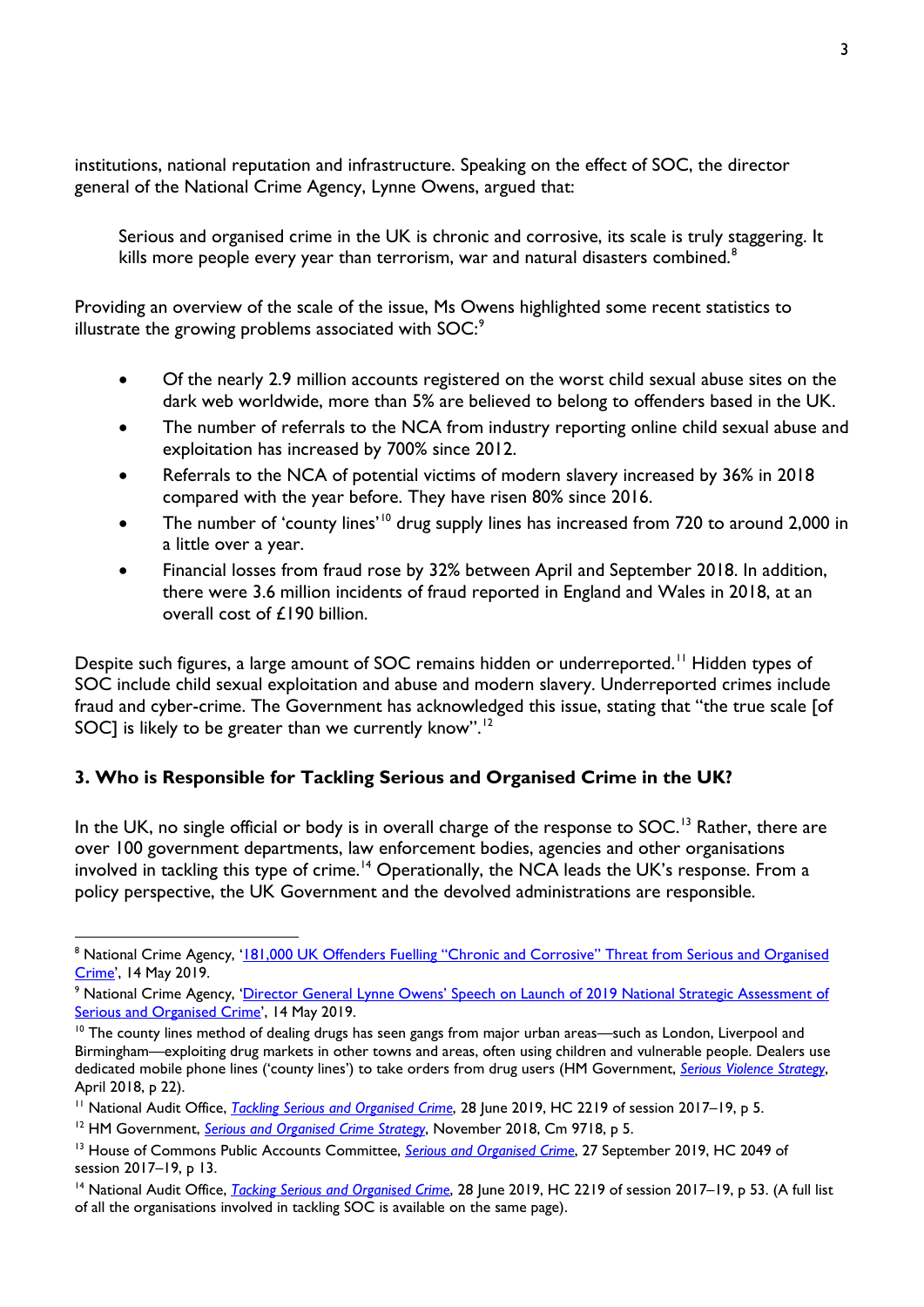## **3.1 National Crime Agency**

The NCA leads and coordinates the UK's law enforcement response to SOC.<sup>[15](#page-3-0)</sup> It works across the UK—respecting the devolution of policing—as an operationally independent non-ministerial government department.<sup>[16](#page-3-1)</sup> Its work includes:<sup>[17](#page-3-2)</sup>

- building the best possible intelligence picture of all serious and organised crime threats;
- pursuing the most serious and dangerous offenders; and
- developing and delivering specialist capabilities on behalf of law enforcement and other partners.

The NCA also houses the UK's international crime bureaux, including Interpol and Europol.<sup>18</sup> The routine exchange of police and law enforcement information is managed through these channels, as is access to international databases and capabilities.<sup>[19](#page-3-4)</sup>

In a speech earlier this year, the director general of the National Crime Agency, Lynne Owens, announced the agency's three operational priorities. She said the NCA would target those who:<sup>[20](#page-3-5)</sup>

- exploit the vulnerable through: child sexual abuse and exploitation; trafficking; servitude; fraud; and other forms of abuse;
- dominate communities and chase profits in the criminal marketplace using violence or criminal reputation in the supply of drugs and firearms; and
- undermine the UK's economy, integrity, infrastructure and institutions through their criminality.

#### *National Strategic Assessment of Serious and Organised Crime 2019*

Each year the NCA publishes a national strategic assessment of serious and organised crime. It is an intelligence-based assessment and builds on previous work to provide a single picture of the threat to the UK from SOC in the past year. The most recent assessment reported that at the end of June 2018, the NCA had mapped 4,542 OCGs in the UK, with 37,317 people identified as associated with these groups. The 2019 assessment also highlighted the following key findings and trends: $^{21}$  $^{21}$  $^{21}$ 

• Financially, the NCA estimated that SOC costs the UK economy at least £37 billion a

<span id="page-3-0"></span> <sup>15</sup> National Audit Office, *[Tacking Serious and Organised Crime](https://www.nao.org.uk/wp-content/uploads/2019/03/Tackling-serious-and-organised-crime.pdf)*, 28 June 2019, HC 2219 of session 2017–19, p 8.

<span id="page-3-1"></span><sup>&</sup>lt;sup>16</sup> National Crime Agency, ['Governance and Transparency',](https://www.nationalcrimeagency.gov.uk/who-we-are/governance-and-transparency) accessed 29 October 2019.

<span id="page-3-2"></span><sup>&</sup>lt;sup>17</sup> National Crime Agency, ['Our Mission'](https://www.nationalcrimeagency.gov.uk/who-we-are/our-mission), accessed 27 November 2019.

<span id="page-3-3"></span> $18$  Interpol is an inter-governmental organisation made up of 194 member countries which help police across the world work together (Interpol, '*What is Interpol!*', accessed 2 December 2019). Europol is the European Union's law enforcement agency (Europol, ['About Europol',](https://www.europol.europa.eu/about-europol) accessed 2 December 2019).

<span id="page-3-4"></span><sup>&</sup>lt;sup>19</sup> National Crime Agency, ['Intelligence: Enhancing the Picture of Serious Organised Crime Affecting the UK',](https://www.nationalcrimeagency.gov.uk/what-we-do/how-we-work/intelligence-enhancing-the-picture-of-serious-organised-crime-affecting-the-uk) accessed 27 November 2019.

<span id="page-3-5"></span><sup>&</sup>lt;sup>20</sup> National Crime Agency, 'Director General Lynne Owens' Speech on Launch of 2019 National Strategic Assessment of [Serious and Organised Crime'](https://www.nationalcrimeagency.gov.uk/who-we-are/publications/297-national-strategic-assessment-director-general-lynne-owens-speech/file), 14 May 2019.

<span id="page-3-6"></span><sup>&</sup>lt;sup>21</sup> National Crime Agency, *[National Strategic Assessment of Serious and Organised Crime](https://nationalcrimeagency.gov.uk/who-we-are/publications/296-national-strategic-assessment-of-serious-organised-crime-2019/file)*, 2019, pp 4–6.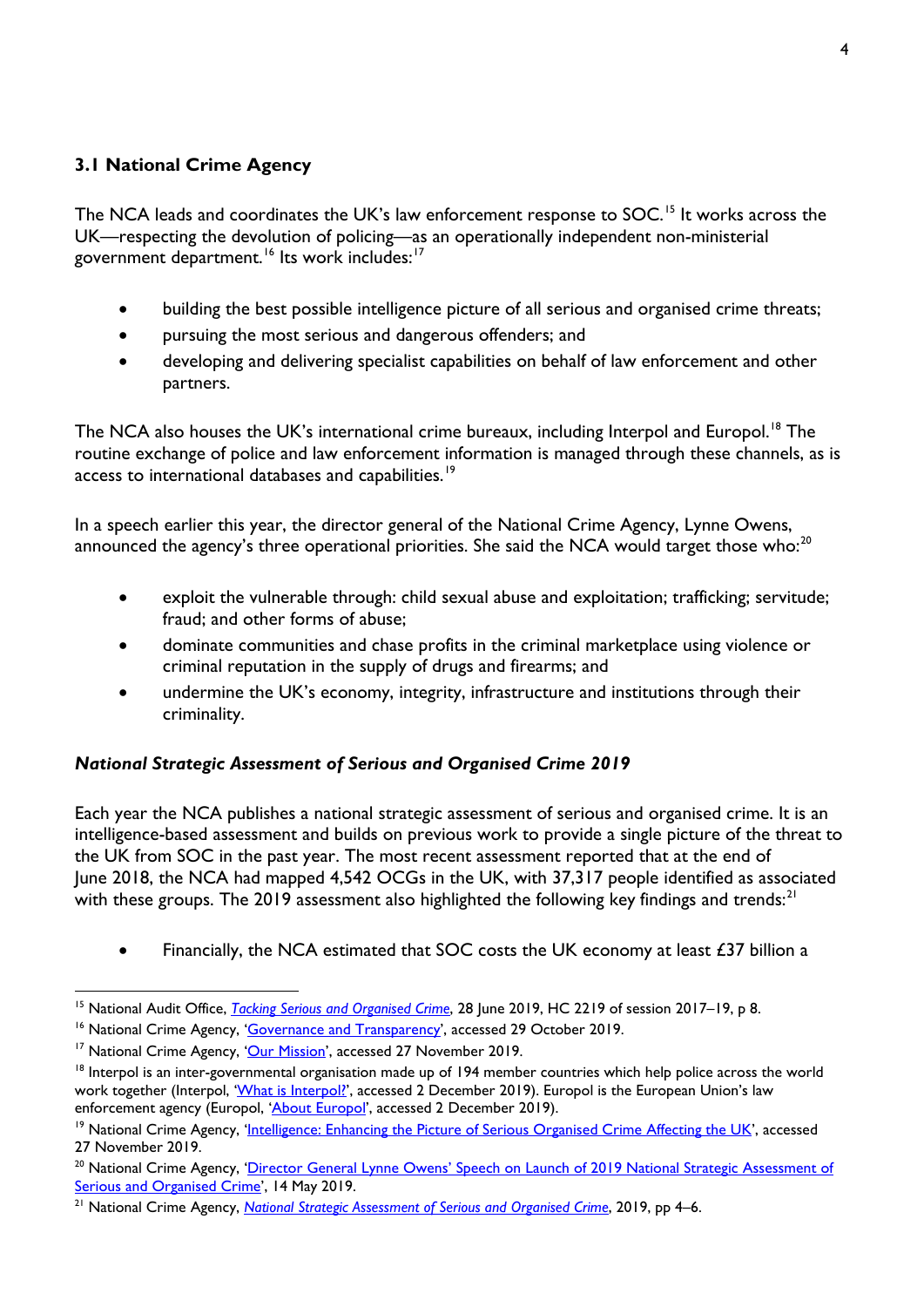year, with this cost increasing annually. However, the NCA said that this figure is "highly likely to be a significant underestimate", particularly in relation to areas such as fraud.

- The NCA found that SOC was having a "devastating effect" on citizens as criminals exploited and defrauded victims in new ways. It also reported this threat was growing in both volume and complexity, impacting a wider range of victims. Although financial gain remained the dominant motivator for SOC overall, the NCA found sexual gratification to be the main motivator in cases of child sexual abuse and exploitation.
- Increasing numbers of children and young adults are becoming involved in SOC. The NCA reported that in parts of the UK, crime groups made up almost exclusively of young people have emerged, using business-like operating models. However, it noted that young people still comprised only a minority of those suspected of involvement with OCGs.
- SOC threats are increasingly interlinked, with poly-criminality (where OCGs engage in more than one criminal activity<sup>[22](#page-4-0)</sup>) remaining a key feature. The NCA said that many OCGs continue to be involved in multiple crime types and have adapted their methods in reaction to law enforcement responses. However, some groups, including established OCGs, have not diversified their areas of expertise.
- A number of known SOC actors and OCGs work together in criminal enterprises. The NCA found that new market entrants integrate with existing criminal infrastructure to use established money laundering networks and logistics providers.
- A growing threat has emerged where criminals act individually, without the infrastructure of established OCGs. In areas such as child sexual abuse and exploitation, the NCA stated that it remains relatively uncommon for criminals to work in identifiable networks; rather, like-minded offenders may socialise online.
- The majority of SOC activity in the UK retains a clear international dimension. The NCA reported that OCGs active in the UK continued to source illicit commodities, exploit vulnerable people and defraud UK citizens and businesses from a range of locations. Transnational OCGs were also found to exploit vulnerabilities—including those at borders and in criminal justice structures—to commit crime in the UK and overseas.
- There remains no indication that OCGs active in the UK are cooperating with terrorist groups. The NCA argued that the shift to less sophisticated methodologies by terrorists has made this support less necessary. However, terrorist suspects have previously been known to engage in lower-level crime, such as small-scale fraud to procure funds and equipment.
- The NCA stated that SOC offenders have drawn on a range of "cross-cutting enablers" to carry out their criminal activities, including: the use of technology; border vulnerabilities; corruption in the UK; and prisoners, plus those on licence.

## **3.2 UK Government**

In the UK, justice and policing is a devolved policy area, with the administrations in Northern Ireland and Scotland responsible for policy, including the response to SOC in their county.<sup>[23](#page-4-1)</sup>

<span id="page-4-0"></span><sup>&</sup>lt;sup>22</sup> Europol, ['Organised Crime Groups \(OCGs\) and Other Criminal Actors'](https://www.europol.europa.eu/socta/2017/organised-crime-groups.html), accessed 21 November 2019.

<span id="page-4-1"></span><sup>&</sup>lt;sup>23</sup> Civil Service, *'Devolution: Factsheet'*, accessed 22 November 2019.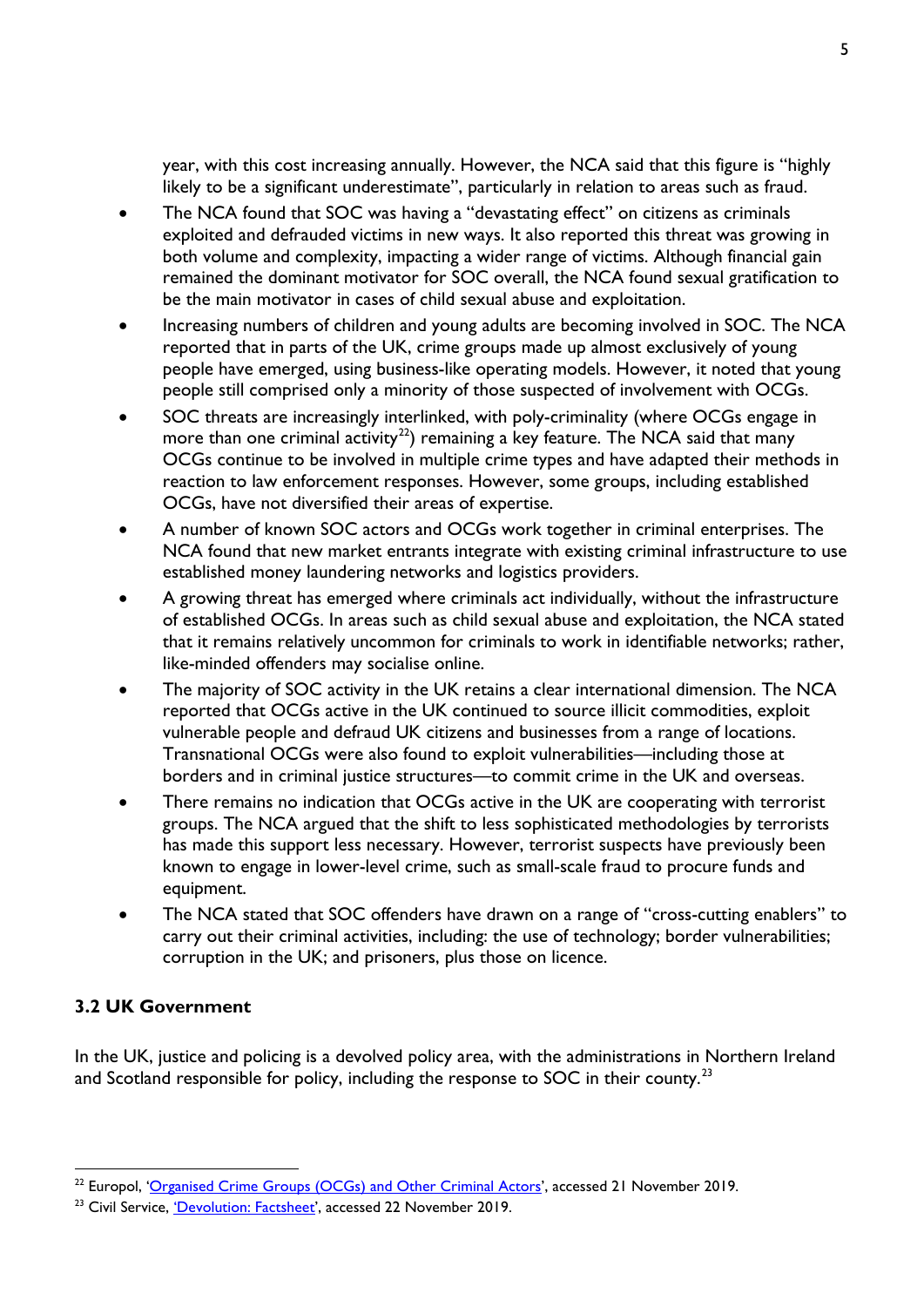In England and Wales, the Home Office has overall responsibility for SOC policy, strategy and funding.

It also has responsibility for coordinating the contributions to: the NCA; nine regional organised crime units (ROCUs); 43 territorial police forces; and other law enforcement partners such as the British Transport Police and the Serious Fraud Office. A director general leads the department's response and is also the senior responsible owner for the development and implementation of the serious and organised crime strategy.<sup>[24](#page-5-0)</sup>

# *Serious and Organised Crime Strategy*

**Regional Organised Crime Units** ROCUs are regional police units that provide a range of specialist policing capabilities at a regional level to help forces tackle SOC.

(Source: National Crime Agency, *[National Strategic Assessment of Serious](https://nationalcrimeagency.gov.uk/who-we-are/publications/296-national-strategic-assessment-of-serious-organised-crime-2019/file)  [and Organised Crime](https://nationalcrimeagency.gov.uk/who-we-are/publications/296-national-strategic-assessment-of-serious-organised-crime-2019/file)*, 2019, p 8)

The UK Government published a serious and organised crime strategy in 2013, with a revised version issued in 2018.<sup>[25](#page-5-1)</sup> Although the devolved administrations in Northern Ireland and Scotland have published their own strategies, they also contributed to the 2018 Home Office-led cross-government strategy. Other government departments and agencies, local police forces and the private sector were also involved in creating the strategy.

Both the 2013 and 2018 strategies use a framework based on four 'P' work strands:

- **prevent** people from getting involved in organised crime;
- **pursue** and disrupt serious and organised criminals;
- **protect** individuals, organisations and communities against serious and organised criminality; and
- prepare for when serious and organised crime occurs and mitigate its impact.<sup>[26](#page-5-2)</sup>

In the revised strategy, the Government stated that "despite significant progress, the scale of the challenge we face is stark and we have therefore revised our approach".<sup>[27](#page-5-3)</sup> Outlining this, the Government set out four objectives to:<sup>[28](#page-5-4)</sup>

- target and relentlessly disrupt the SOC criminals and networks that cause the most harm;
- build the highest levels of defence and resilience in vulnerable people, communities, businesses and systems;
- stop the problem at source, and identify and support those at risk of engaging in criminality; and
- establish a single, whole-system approach.

<span id="page-5-0"></span><sup>&</sup>lt;sup>24</sup> National Audit Office, *[Tacking Serious and Organised Crime](https://www.nao.org.uk/wp-content/uploads/2019/03/Tackling-serious-and-organised-crime.pdf)*, 28 June 2019, HC 2219 of session 2017–19, p 8.

<span id="page-5-1"></span><sup>25</sup> HM Government, *[Serious and Organised Crime Strategy](https://assets.publishing.service.gov.uk/government/uploads/system/uploads/attachment_data/file/752850/SOC-2018-web.pdf)*, November 2018, Cm 9718.

<span id="page-5-2"></span><sup>&</sup>lt;sup>26</sup> National Audit Office, *[Tacking Serious and Organised Crime](https://www.nao.org.uk/wp-content/uploads/2019/03/Tackling-serious-and-organised-crime.pdf)*, 28 June 2019, HC 2219 of session 2017–19, p 5.

<span id="page-5-3"></span><sup>27</sup> HM Government, *[Serious and Organised Crime Strategy](https://assets.publishing.service.gov.uk/government/uploads/system/uploads/attachment_data/file/752850/SOC-2018-web.pdf)*, November 2018, Cm 9718, p 6.

<span id="page-5-4"></span> $28$  ibid, pp 6–7.

 $28$  ibid.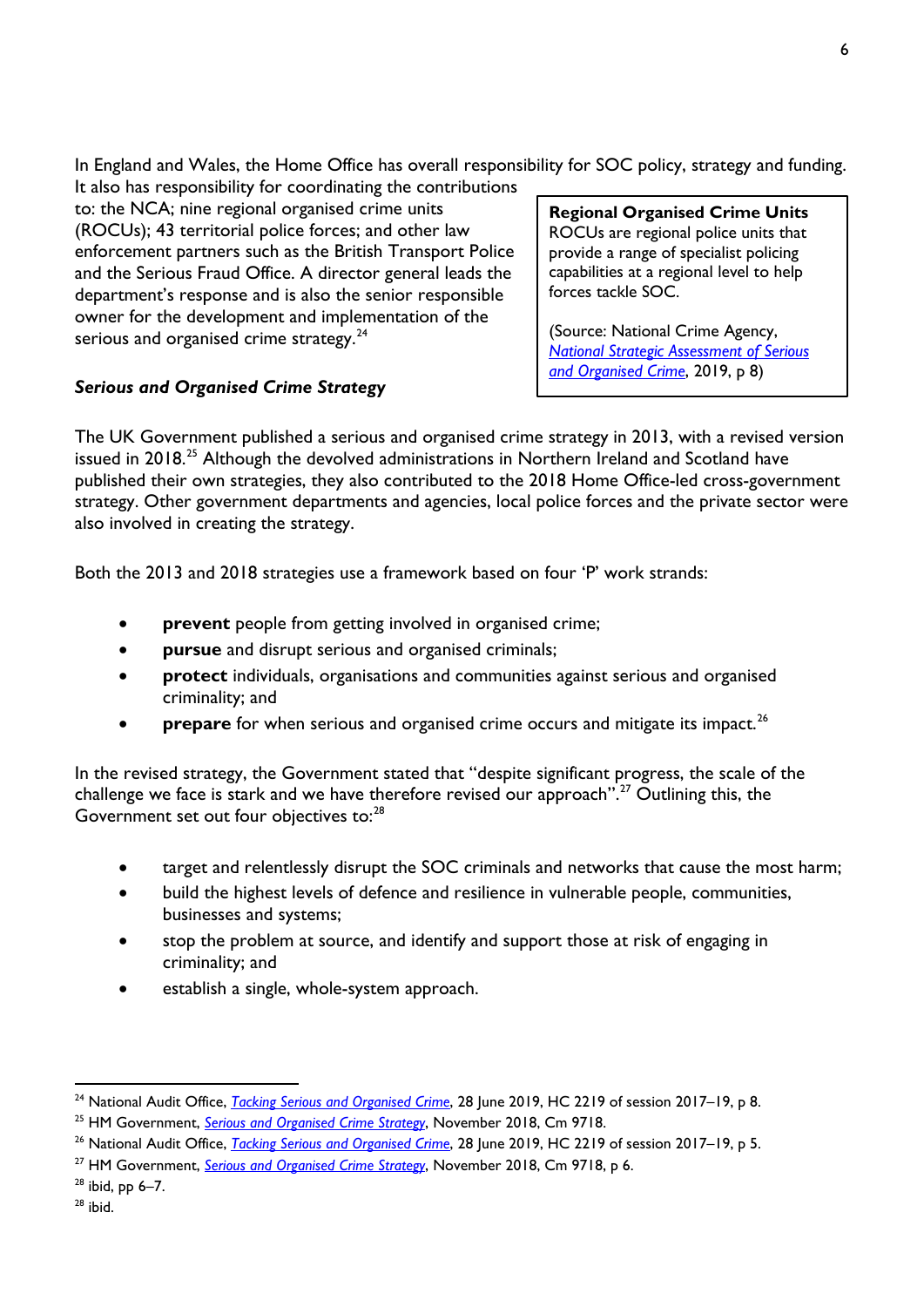More recently, in October 2019, the Government announced an independent review to look at the full spectrum of SOC.<sup>[29](#page-6-0)</sup> Led by Sir Craig Mackey, a former deputy commissioner of the Metropolitan Police, the review aims to support the implementation of the SOC strategy. It will consider the powers, capabilities, governance and funding required by law enforcement and the justice system to tackle current threats posed by SOC. Sir Craig is due to deliver the report to the Government in Spring 2020. In addition, the Government made a commitment to strengthen the NCA in its 2019 general election manifesto.<sup>[30](#page-6-1)</sup>

# *Funding*

There is no dedicated funding stream for tackling SOC.<sup>[31](#page-6-2)</sup> Instead, work is financed through several unconnected funding streams by sources that are subject to annual bidding and decision processes. In  $2018/19$ , funding included: $32$ 

- £424 million for the NCA from HM Treasury;
- **£123 million for ROCUs from police and crime commissioners;**
- $£25$  million annual departmental grant to ROCUs, made up of multiple funding sources;
- £40 million for forces, ROCUs, the NCA and the Home Office from the Police Transformation Fund;
- £21 million from the Government's Conflict, Stability and Security Fund (CSSF); and
- a contribution from the Cabinet Office's National Cyber Security Programme.

Additionally, the National Audit Office (NAO) estimated that police and crime commissioners spent one-sixth of their overall budget for policing on forces' work to tackle SOC. Focusing on local spending, the NAO stated that in 2015/16 police and crime commissioners spent an estimated £1.8 billion (out of  $£2.9$  billion total expenditure) to tackle SOC locally.<sup>[33](#page-6-4)</sup>

The NAO also looked at the amount of funding spent on preventing SOC versus pursuing offenders. It stated that 79% of the estimated front-line spending by government and law enforcement bodies to tackle crime in 2015/16 went on pursuing serious and organised criminals. However, 4% of estimated front-line spending by government and law enforcement bodies to tackle crime was spent on preventing serious and organised crime. The Home Office identified this difference in funding in its review of the 2018 strategy. It meant that while criminals were stopped or less able to operate, the response to SOC had not been comprehensive and had "done little to address the vulnerabilities that drive, enable and perpetuate serious and organised crime".<sup>[34](#page-6-5)</sup>

<span id="page-6-0"></span><sup>&</sup>lt;sup>29</sup> Home Office, ['New Review Will Enhance Response to Serious and Organised Crime',](https://www.gov.uk/government/news/new-review-will-enhance-response-to-serious-and-organised-crime) 29 October 2019.

<span id="page-6-1"></span><sup>30</sup> Conservative Party, *Conservative [Party Manifesto 2019](https://assets-global.website-files.com/5da42e2cae7ebd3f8bde353c/5dda924905da587992a064ba_Conservative%202019%20Manifesto.pdf)*, November 2019, p 19.

<span id="page-6-2"></span><sup>&</sup>lt;sup>31</sup> National Crime Agency, '<u>Director General Lynne Owens' Speech on Launch of 2019 National Strategic Assessment of</u> [Serious and Organised Crime'](https://www.nationalcrimeagency.gov.uk/who-we-are/publications/297-national-strategic-assessment-director-general-lynne-owens-speech/file), 14 May 2019; and National Audit Office, *[Tacking Serious and Organised Crime](https://www.nao.org.uk/wp-content/uploads/2019/03/Tackling-serious-and-organised-crime.pdf)*, 28 June 2019, HC 2219 of session 2017–19, p 35.

<span id="page-6-3"></span><sup>&</sup>lt;sup>32</sup> National Audit Office, *[Tacking Serious and Organised Crime](https://www.nao.org.uk/wp-content/uploads/2019/03/Tackling-serious-and-organised-crime.pdf)*, 28 June 2019, HC 2219 of session 2017–19, p 11.

<span id="page-6-4"></span> $33$  ibid, p 4.

<span id="page-6-5"></span> $34$  ibid, p  $11$ .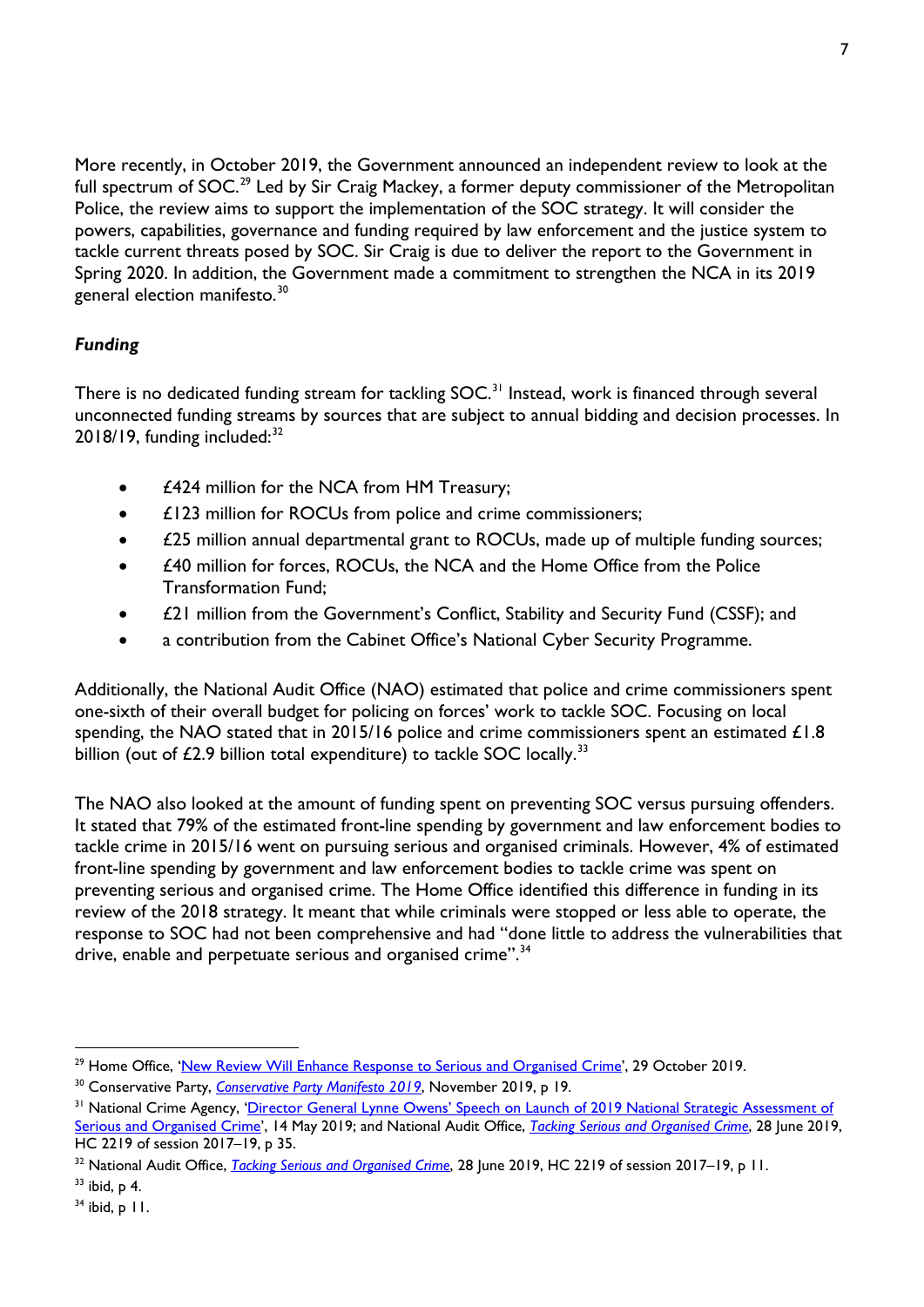## **4. Commentary on UK Government Policy and Funding**

## *Value for Money and Impact*

In June 2019, the NAO published a report examining the Government's strategic response to SOC. Contextualising the issue, it reported that SOC is evolving at a "rapid rate".<sup>[35](#page-7-0)</sup> New trends were found to be fuelled by criminal networks identifying new vulnerabilities, adapting their response to law enforcement and taking advantage of the opportunities offered by recent technology.

Focusing on the Government's strategic response, the NAO stated that "those tackling serious and organised crime recognise the seriousness of this challenge and have plans in place to build the teams and expertise to deal with it". $36$  It also said that there were examples of improved collaboration across government and beyond to disrupt criminal groups, safeguard vulnerable people and seize illegal goods. However, the NAO also argued that:

There remain some significant and avoidable shortcomings that may prevent government and its partners from meeting its aim to "rid our society of the harms of serious and organised  $crime"$ <sup>37</sup>

Highlighting key issues, the NAO claimed that the Home Office and the NCA do not know whether their efforts are working and are not yet able to target resources against the highest-priority threats. It also found that despite ongoing efforts, governance and funding arrangements remain "complex, inefficient and uncertain". As a result, it stated that the Government is not yet able to show that it is delivering value for money in tackling SOC.

Following the NAO's report, the House of Commons Public Accounts Committee also examined the Home Office and NCA's approach to tackling SOC.<sup>[38](#page-7-3)</sup> The inquiry looked at: how plans and goals are set; how performance is managed; and how funding and resources are allocated. The committee published its report in September 2019. Examining the size of the issue, it found that SOC in the UK was increasing, difficult to tackle, broad and varied in nature, and hidden from view.<sup>[39](#page-7-4)</sup> Focusing on its impact, the committee argued that SOC caused considerable harm to individuals and communities.

The committee argued that despite launching the 2018 strategy, the Government "does not yet fully understand the threats from serious and organised crime". It also highlighted the following issues:  $40$ 

- The Government does not have the right data to measure success or the performance of government or law enforcement bodies in tackling SOC.
- Government and law enforcement bodies focus on pursuing criminals after the crime has been committed is at the expense of prevention work to stop the crime from happening

<span id="page-7-0"></span><sup>&</sup>lt;sup>35</sup> National Audit Office, *[Tacking Serious and Organised Crime](https://www.nao.org.uk/wp-content/uploads/2019/03/Tackling-serious-and-organised-crime.pdf)*, 28 June 2019, HC 2219 of session 2017–19, p 14.

<span id="page-7-1"></span> $36$  ibid.

<span id="page-7-2"></span> $37$  ibid

<span id="page-7-4"></span><span id="page-7-3"></span><sup>&</sup>lt;sup>38</sup> House of Commons Public Accounts Committee, ['Serious and Organised Crime Inquiry'](https://www.parliament.uk/business/committees/committees-a-z/commons-select/public-accounts-committee/inquiries/parliament-2017/inquiry34/), accessed 22 November 2019. <sup>39</sup> House of Commons Public Accounts Committee, *[Serious and Organised Crime](https://publications.parliament.uk/pa/cm201719/cmselect/cmpubacc/2049/2049.pdf)*, 27 September 2019, HC 2049 of session 2017–19, p 3.

<span id="page-7-5"></span> $40$  ibid.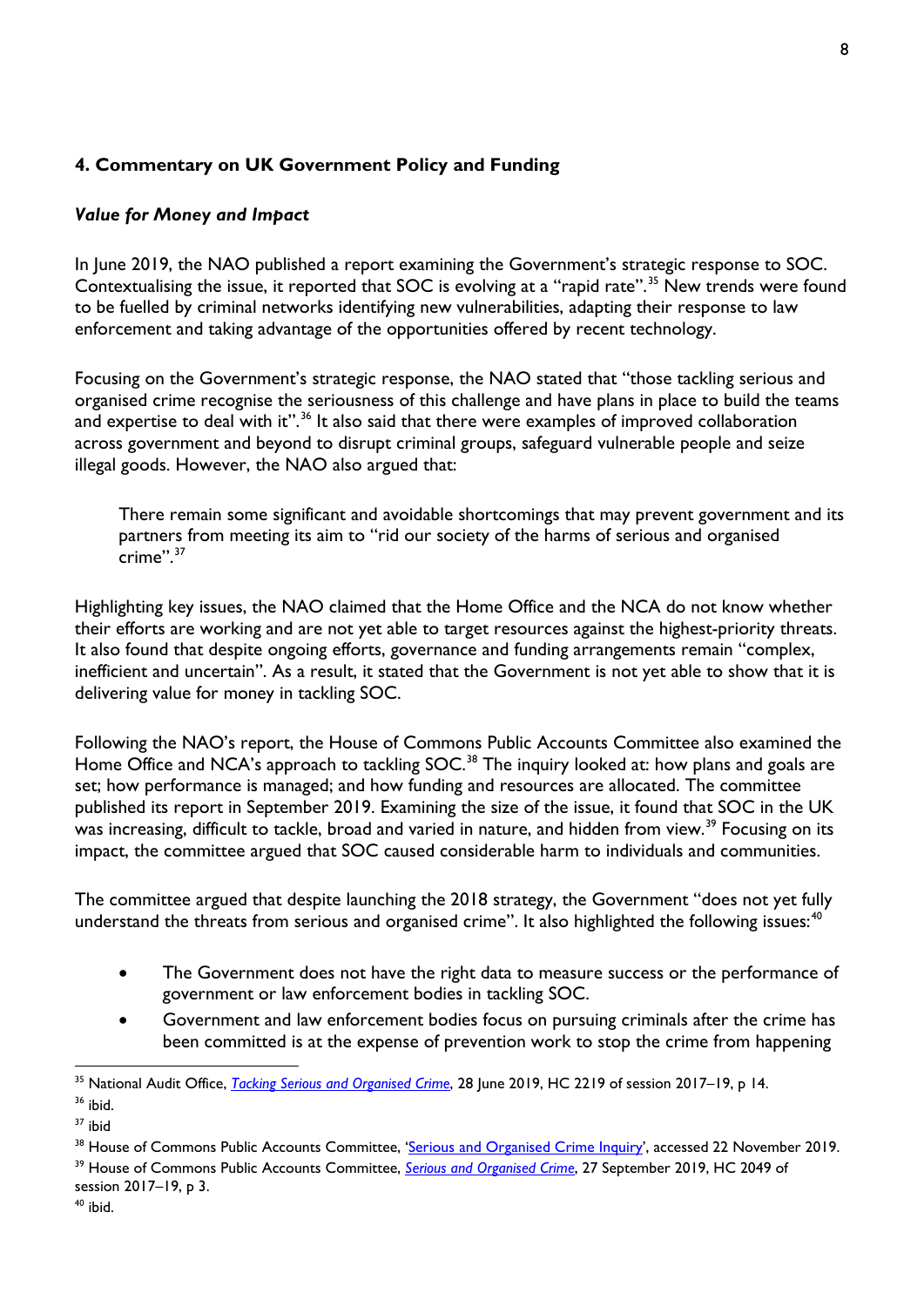in the first place.

- The Home Office is currently not using "all the levers" it has at its disposal to ensure that law enforcement bodies at local, regional and national levels prioritise work to better tackle SOC.
- Without a better system, police forces will continue to focus most of their resources on local priorities, which will not necessarily reflect or help address national priorities in relation to SOC.
- There is still confusion over the role that law enforcement bodies at each level should play in tackling SOC.
- Funding mechanisms are complicated and short term—a problem compounded by uncertainties surrounding the delayed 2019 Spending Review.

The Government had yet to respond to the committee's report when Parliament was dissolved for the 2019 general election.

#### *Funding*

Lynne Owens, director general of the National Crime Agency, has also highlighted the issue of funding. Speaking at the release of the NCA's annual national strategic assessment, she called on the Government to increase the amount of money aimed at tackling SOC. She stated that law enforcement is "under pressure as never before […] just at the point in time where resources are under the greatest strain".<sup>[41](#page-8-0)</sup> To address this, Ms Owens argued that the law enforcement system needed investment of an additional £2.7 billion over three years. This would mean increasing the NCA's annual budget by £650 million to £1 billion, which Ms Owens reported is "less than serious and organised crime costs the country each and every week".

Focusing on the purpose of the funding, Ms Owens stated that it would enable the NCA to resource growing demand and build capacities in areas including: digital forensics; covert surveillance; and financial investigations. The *Guardian* reported that the Home Office would not comment on increasing funding, but said:

We continue to invest in the right capabilities and tools in law enforcement, across government and in partnership with the private sector. $42$ 

#### *Partnerships*

Ms Owens also addressed the role of the technology and financial sectors, as well as international partnerships.<sup>[43](#page-8-2)</sup> She called on the technology sector to work with law enforcement, asking it to offer its expertise and reduce criminal abuse on its platforms. Ms Owens also requested help from financial and other regulated sectors to help "crack down on illicit finance that underpins and rewards

<span id="page-8-0"></span><sup>&</sup>lt;sup>41</sup> National Crime Agency, 'Director General Lynne Owens' Speech on Launch of 2019 National Strategic Assessment of [Serious and Organised Crime'](https://www.nationalcrimeagency.gov.uk/who-we-are/publications/297-national-strategic-assessment-director-general-lynne-owens-speech/file), 14 May 2019.

<span id="page-8-1"></span><sup>42</sup> Vikram Dodd, ['Spend £2.7bn More to Tackle Organised Crime, Says NCA Chief'](https://www.theguardian.com/uk-news/2019/may/14/spend-27bn-more-to-tackle-organised-says-nca-chief), *Guardian*, 14 May 2019.

<span id="page-8-2"></span><sup>&</sup>lt;sup>43</sup> National Crime Agency, 'Director General Lynne Owens' Speech on Launch of 2019 National Strategic Assessment of [Serious and Organised Crime'](https://www.nationalcrimeagency.gov.uk/who-we-are/publications/297-national-strategic-assessment-director-general-lynne-owens-speech/file), 14 May 2019.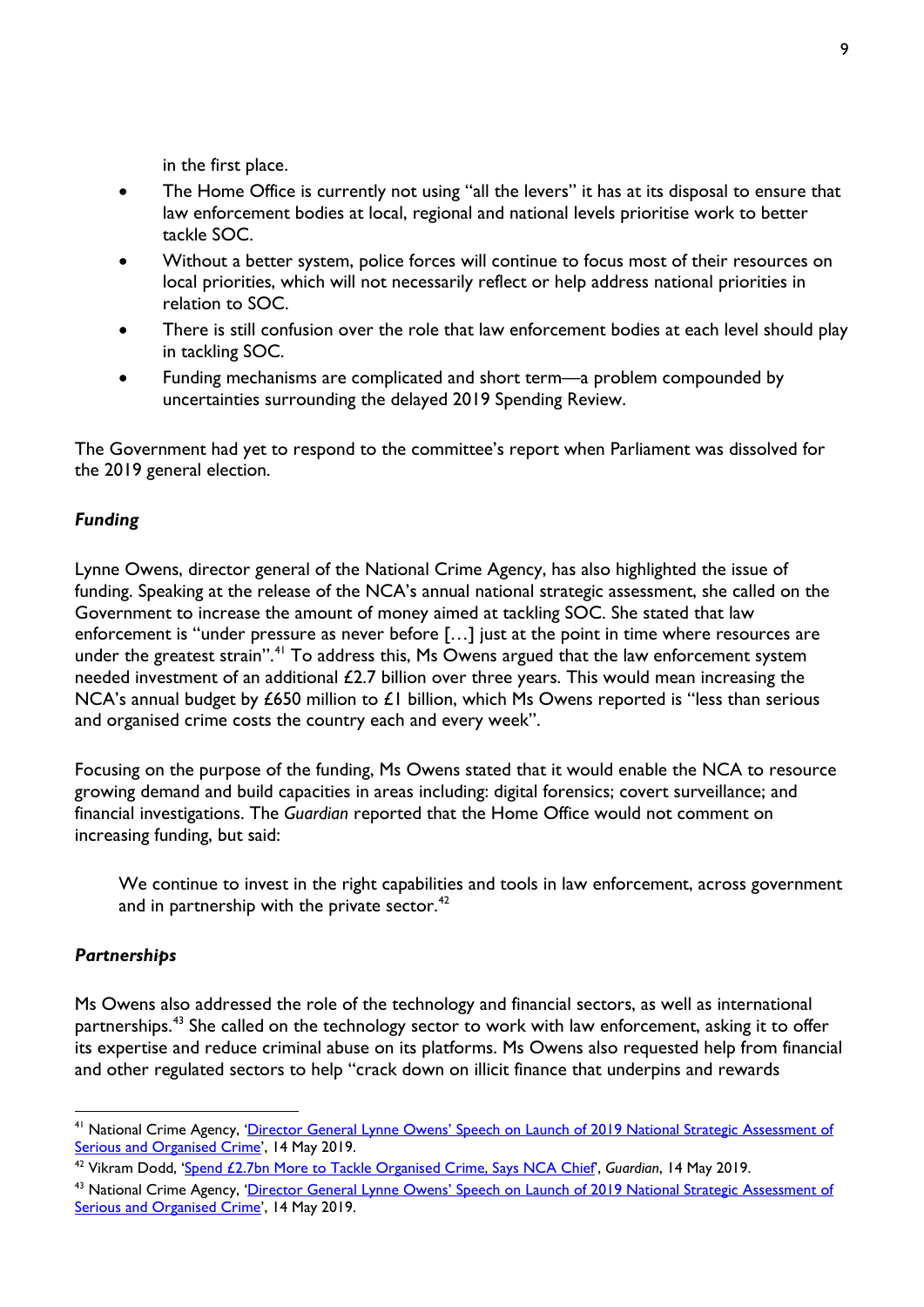criminality". In addition, Ms Owens highlighted the importance of international partnerships. She stated that the majority of SOC in the UK continue to have clear international links, with OCGs in the UK sourcing illegal commodities from abroad and exploiting vulnerable people internationally.<sup>[44](#page-9-0)</sup>

#### *Brexit*

Currently, the NCA and international partners work together through various agreements to tackle the global reach of SOC. However, the UK's plans to leave the European Union have raised questions about how Brexit could affect the fight against SOC. The NCA has said that the EU law enforcement tools that the UK currently uses "are some of the most efficient and effective mechanisms for partnerships working that are available anywhere in the world".[45](#page-9-1) It has argued that, as a result, the NCA would be less effective should the current levels of access to such partnerships not be maintained. Ms Owens raised this issue when giving evidence to the House of Commons Home Affairs Committee. She argued that Brexit could impact on the UK's access to intelligence and that criminals could exploit loopholes which may develop:

It is fair to say that at this moment in time, in terms of the actual nature of serious and organised crime itself, we do not think that we will see any change in the nature of crime, but we do know that serious and organised criminals are wily. Therefore, they will adapt their behaviour and working practices depending on the arrangements that are put in place.<sup>[46](#page-9-2)</sup>

Responding to the committee's report, the Government highlighted that during the implementation period, the UK will continue to participate in all EU law enforcement tools.<sup>[47](#page-9-3)</sup> The implementation period is currently due to start after the UK leaves the European Union on 31 January 2020 and ceases at the end of December 2020.[48](#page-9-4) However, concerns have been raised about the likelihood of a deal being reached by December 2020. Michel Barnier, Head of Task Force for Relations with the UK, has labelled plans to reach a deal by the end of 2020 "unrealistic". Instead he argued that the period would enable the "vital minimum" to be achieved in regard to the economy and security, or for preparations to be made for a "cliff-edge".<sup>[49](#page-9-5)</sup> Under the withdrawal agreement the implementation period can be extended by up to two years if jointly agreed. However, the Government has included a clause in the European Union (Withdrawal Agreement) Bill, the legislation required to implement the agreement in UK domestic law, that would prevent the Government from agreeing to any extension. The Prime Minister has argued that this would strengthen the UK's negotiating position.<sup>[50](#page-9-6)</sup>

<span id="page-9-0"></span> <sup>44</sup> National Crime Agency, ['Director General Lynne Owens Speech on Launch of 2019 National Strategic Assessment of](https://www.nationalcrimeagency.gov.uk/who-we-are/publications/297-national-strategic-assessment-director-general-lynne-owens-speech/file)  [Serious and Organised Crime'](https://www.nationalcrimeagency.gov.uk/who-we-are/publications/297-national-strategic-assessment-director-general-lynne-owens-speech/file), 14 May 2019.

<span id="page-9-1"></span><sup>&</sup>lt;sup>45</sup> National Crime Agency, 'NCA Statement on Contingency Planning in Relation to UK Withdrawal from the European [Union'](https://www.nationalcrimeagency.gov.uk/news/nca-statement-on-contingency-planning-in-relation-to-uk-withdrawal-from-the-european-union), accessed 9 December 2019.

<span id="page-9-2"></span><sup>46</sup> House of Commons Home Affairs Committee, *[Oral Evidence: Government Preparations for Brexit: Border and Security](http://data.parliament.uk/writtenevidence/committeeevidence.svc/evidencedocument/home-affairs-committee/government-preparations-for-brexit/oral/92133.pdf)  [Operations,](http://data.parliament.uk/writtenevidence/committeeevidence.svc/evidencedocument/home-affairs-committee/government-preparations-for-brexit/oral/92133.pdf) HC 1674*, 30 October 2018, Q217.

<span id="page-9-3"></span><sup>47</sup> House of Commons Home Affairs Committee, *[Home Office Preparations for the UK Exiting the EU: Government Response to](https://publications.parliament.uk/pa/cm201719/cmselect/cmhaff/1985/1985.pdf)  [the Committee's Twelfth Report of Session 2017–19](https://publications.parliament.uk/pa/cm201719/cmselect/cmhaff/1985/1985.pdf)*, 26 February 2019, HC 1985 of session 2017–19, p 1.

<span id="page-9-4"></span><sup>&</sup>lt;sup>48</sup> George Parker, James Blitz, Sebastian Payne and Jim Brunsden, '<u>Boris Johnson to Shut Door on Extending Brexit</u> [Transition',](https://www.ft.com/content/739a46f6-202b-11ea-b8a1-584213ee7b2b) *Financial Times* (£), 17 December 2019.

<span id="page-9-5"></span><sup>&</sup>lt;sup>49</sup> Anahita Hossein-Pour. ['Blow for Boris Johnson as Michel Barnier Says His Trade Talks Timetable is 'Unrealistic''](https://www.politicshome.com/news/uk/foreign-affairs/brexit/news/108507/blow-boris-johnson-michel-barnier-says-his-brexit-trade), Politics Home, 11 December 2019.

<span id="page-9-6"></span><sup>50</sup> HC *Hansard*[, 20 December 2019, col 146.](https://hansard.parliament.uk/commons/2019-12-20/debates/FE5B9762-F298-457B-8306-98D2D1D3519B/EuropeanUnion(WithdrawalAgreement)Bill)